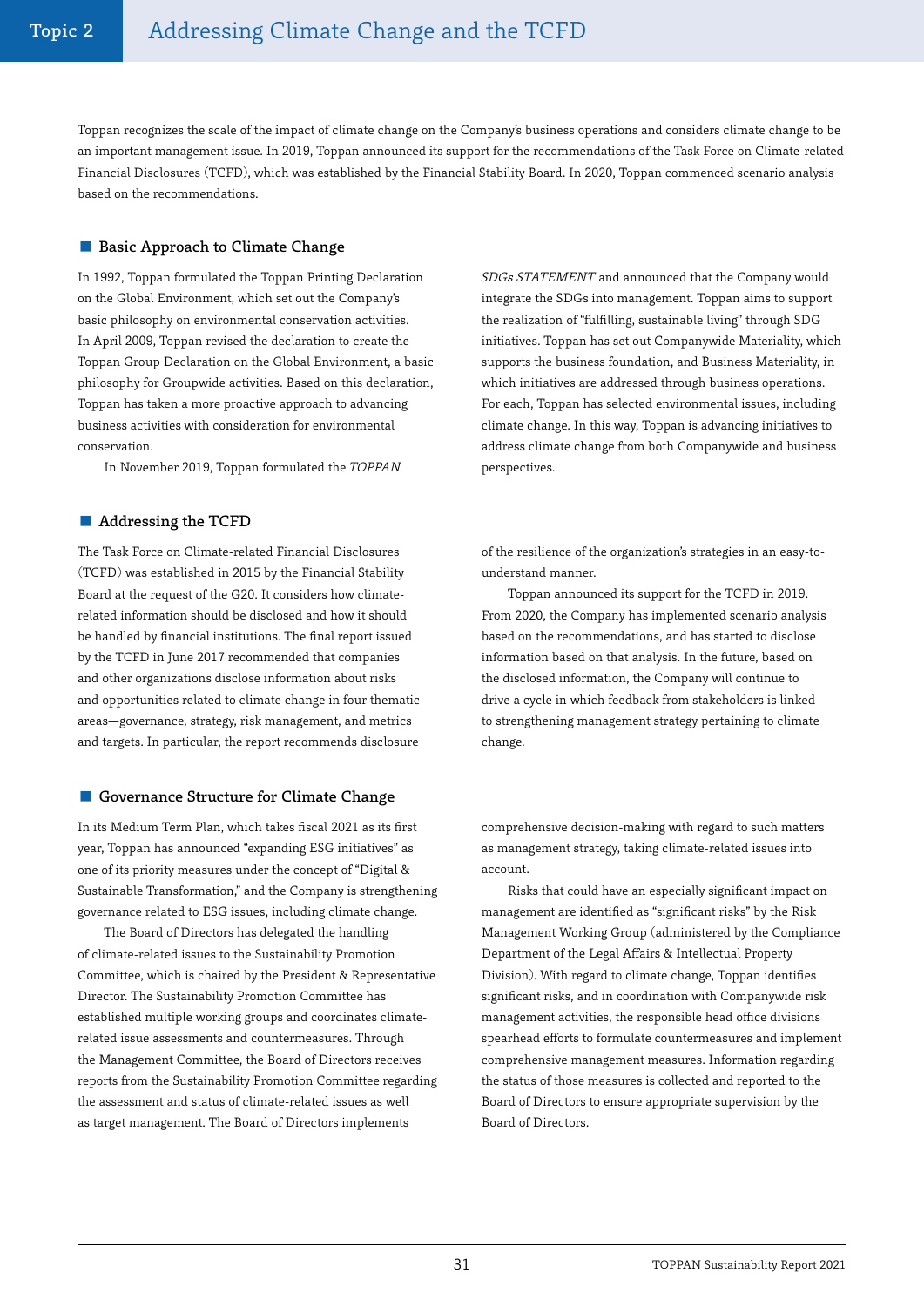

# Sustainability Promotion Structure for Addressing Climate Change and Other ESG Issues

## ■ Scenario Analysis

For the implementation of scenario analysis, Toppan has established the TCFD Working Group under the Sustainability Promotion Committee, which is chaired by the President & Representative Director. Related head office departments participate in this working group, which has identified important climate-related risks and opportunities and evaluated impacts, primarily financial impacts.

This was Toppan's first implementation of scenario analysis, and the Company utilized two scenarios: the 2ºC scenario (partially incorporating a 1.5ºC scenario), where the increase in the global average temperature at the end of the century is limited to 2ºC in comparison with preindustrial levels, and the 4ºC scenario, in which the increase is approximately 4ºC. The scenarios were applied to the entire value chain, including R&D, procurement, production, and product supply, centered on Japan, where the majority of Toppan's operations are conducted, and long-term forecasts up to 2050 were considered.

Under the 2ºC/1.5ºC scenario, Toppan reconfirmed

that there are risks of increased costs accompanying the introduction of a carbon tax and higher prices for purchased energy, and that there are opportunities for increased sales of low-carbon-emission products and services, based on changes in consumer consciousness, and for gains in corporate value.

Under the 4ºC scenario, it is possible that higher atmospheric temperatures could lead to such risks as an increase in wind and flood damage, resulting in a stoppage at major plants supporting operations, or pollution from chemical substance discharge. However, Toppan is advancing countermeasures, such as BCP formulation.

This analysis and the examination and implementation of countermeasures were implemented based on the discussions of the Sustainability Promotion Committee, which received reports from the TCFD Working Group.

By continuing to implement scenario analysis, Toppan will increase accuracy and further advance integration with management strategies, thereby increasing resilience in an uncertain future.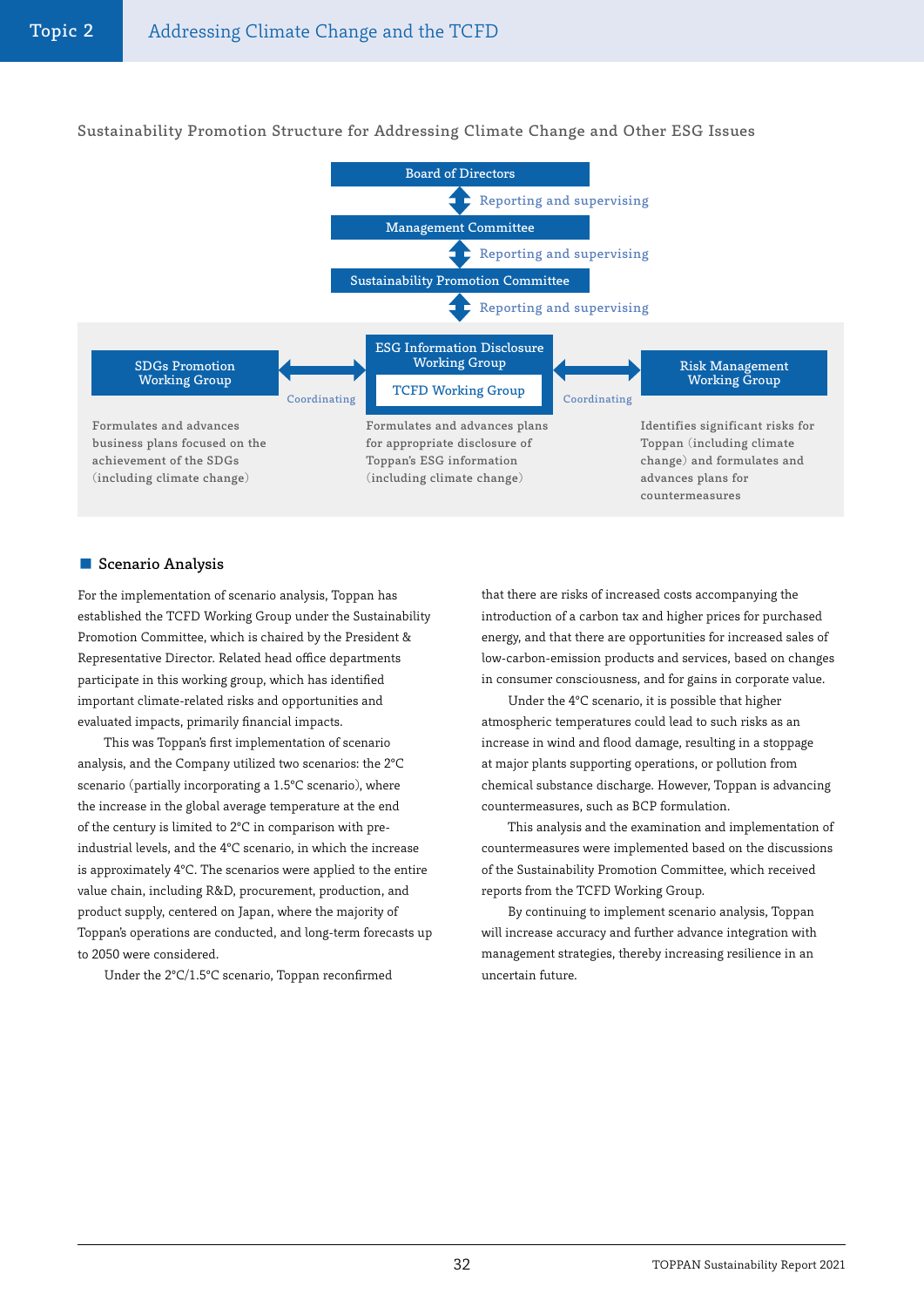# Climate Change: Opportunity/Risk Evaluation and Countermeasures

| 2°C (partially incorporating 1.5°C) Scenario<br>There will be impacts such as regulations and new tax burdens, but new business opportunities will be created by needs<br>arising from the increase in people's environmental consciousness. |                                                                                                                                                                                                                                       |                                                                                                                                                                                    |                                                                                                                                                  |                                                                                                                                                                                                                                                                                                                                                                                                                                                                                                                                                                                                                                                                                                                                                               |  |  |  |  |
|----------------------------------------------------------------------------------------------------------------------------------------------------------------------------------------------------------------------------------------------|---------------------------------------------------------------------------------------------------------------------------------------------------------------------------------------------------------------------------------------|------------------------------------------------------------------------------------------------------------------------------------------------------------------------------------|--------------------------------------------------------------------------------------------------------------------------------------------------|---------------------------------------------------------------------------------------------------------------------------------------------------------------------------------------------------------------------------------------------------------------------------------------------------------------------------------------------------------------------------------------------------------------------------------------------------------------------------------------------------------------------------------------------------------------------------------------------------------------------------------------------------------------------------------------------------------------------------------------------------------------|--|--|--|--|
|                                                                                                                                                                                                                                              | <b>Expected situation</b>                                                                                                                                                                                                             | Item                                                                                                                                                                               | Impact                                                                                                                                           | Countermeasures                                                                                                                                                                                                                                                                                                                                                                                                                                                                                                                                                                                                                                                                                                                                               |  |  |  |  |
| Transition risks                                                                                                                                                                                                                             | $\cdot$ Introduction of<br>carbon tax on fossil<br>fuels, introduction<br>of carbon<br>border tax, and<br>discontinuance of<br>subsidies as a result<br>of strengthened<br>policies for the<br>transition to a low-<br>carbon society | $\cdot$ Increase in<br>manufacturing costs due<br>to imposition of carbon<br>tax on CO <sub>2</sub> emissions<br>from the utilization of<br>energy derived from fossil<br>fuel use | Medium<br>(Estimating<br>Scope $1 +$<br>Scope 2<br>financial<br>impact of<br>approximately<br>4.7 billion yen/<br>year in fiscal<br>$2030^{1}$ ) | • By fiscal 2030, advance energy-saving measures and<br>achieve 6.5% ratio of electricity derived from renewable<br>energy sources<br>(Estimating that the Scope 1 + Scope 2 financial impact)<br>resulting from these countermeasures will be a reduction<br>of approximately 200 million yen/year in fiscal 2030 $\degree$<br>▶Toppan Group medium-and-long-term environmental<br>targets for fiscal 2030<br>•By fiscal 2050, achieve 100% ratio of electricity derived<br>from renewable energy sources, together with other<br>measures achieve virtually zero Scope $1 +$ Scope 2 CO <sub>2</sub><br>emissions<br>▶Toppan Group Environmental Vision 2050<br>$\cdot$ Monitoring of systems and renewable energy technologies<br>from long-term viewpoint |  |  |  |  |
|                                                                                                                                                                                                                                              |                                                                                                                                                                                                                                       | $\cdot$ Increase in<br>manufacturing costs due<br>to imposition of carbon<br>tax on thermal recycling<br>of waste (plastic) arising<br>in manufacturing                            | Small                                                                                                                                            | · By fiscal 2030, achieve material recycling ratio of 65% for<br>waste plastic from production processes<br>▶Toppan Group medium-and-long-term environmental<br>targets for fiscal 2030<br>· Monitor systems and recycling markets from long-term<br>viewpoint                                                                                                                                                                                                                                                                                                                                                                                                                                                                                                |  |  |  |  |
|                                                                                                                                                                                                                                              |                                                                                                                                                                                                                                       | • Increase in procurement<br>costs as suppliers pass<br>the cost of adapting to a<br>low-carbon society on to<br>selling prices                                                    | Small                                                                                                                                            | · Research suppliers, develop new suppliers, research/<br>consider alternatives<br>$\cdot$ Monitor systems and markets from long-term viewpoint                                                                                                                                                                                                                                                                                                                                                                                                                                                                                                                                                                                                               |  |  |  |  |
|                                                                                                                                                                                                                                              | $\cdot$ Increase in<br>electricity prices<br>due to increase<br>in adjustability<br>resulting from rise<br>in renewable energy<br>ratio                                                                                               | • Increase in<br>manufacturing costs<br>due to rise in purchased<br>energy prices                                                                                                  | Medium                                                                                                                                           | $\cdot$ Advance energy-saving measures and expand<br>introduction of renewable energy for self-consumption                                                                                                                                                                                                                                                                                                                                                                                                                                                                                                                                                                                                                                                    |  |  |  |  |
|                                                                                                                                                                                                                                              | <b>Expected situation</b>                                                                                                                                                                                                             | <b>Item</b>                                                                                                                                                                        | Impact                                                                                                                                           | <b>Securing opportunities</b>                                                                                                                                                                                                                                                                                                                                                                                                                                                                                                                                                                                                                                                                                                                                 |  |  |  |  |
| Transition opportunities                                                                                                                                                                                                                     | Growing needs<br>for eco-friendly<br>products due to<br>increase in people's<br>environmental<br>consciousness,<br>shift in consumer<br>awareness from<br>owning to sharing                                                           | $\cdot$ Increased sales<br>opportunities through the<br>provision of low-carbon-<br>emission products and<br>services                                                              | Large                                                                                                                                            | • Reduction in CO2 emissions due to customer digital<br>transformation and reductions in movement, operational<br>burdens, and time resulting from Toppan DX "Erhoeht-XTM"<br>initiatives                                                                                                                                                                                                                                                                                                                                                                                                                                                                                                                                                                     |  |  |  |  |
|                                                                                                                                                                                                                                              |                                                                                                                                                                                                                                       |                                                                                                                                                                                    |                                                                                                                                                  | $\cdot$ Reduction in CO <sub>2</sub> emissions through the provision of<br>sustainable packaging suitable for reduce/reuse/recycle<br>initiatives                                                                                                                                                                                                                                                                                                                                                                                                                                                                                                                                                                                                             |  |  |  |  |
|                                                                                                                                                                                                                                              |                                                                                                                                                                                                                                       |                                                                                                                                                                                    |                                                                                                                                                  | $\cdot$ Reduction in CO2 emissions through the provision of<br>eco-friendly materials and schemes that make a strong<br>contribution to reducing greenhouse gas emissions and the<br>provision of solutions for energy saving and energy creation                                                                                                                                                                                                                                                                                                                                                                                                                                                                                                             |  |  |  |  |
|                                                                                                                                                                                                                                              |                                                                                                                                                                                                                                       | · Promotion of climate<br>change initiatives and<br>related information<br>disclosure                                                                                              | Medium to<br>large                                                                                                                               | · Recognition as a "Digital & Sustainable Transformation"<br>company<br>· Increase in corporate value due to ESG recognition                                                                                                                                                                                                                                                                                                                                                                                                                                                                                                                                                                                                                                  |  |  |  |  |
|                                                                                                                                                                                                                                              |                                                                                                                                                                                                                                       | $\cdot$ Increased profit<br>through the creation of<br>environmental process<br>innovation technologies for<br>printing processes                                                  | Small to<br>medium                                                                                                                               | Cost reductions and granting of licenses due to VOC<br>technology development in the printing business                                                                                                                                                                                                                                                                                                                                                                                                                                                                                                                                                                                                                                                        |  |  |  |  |

\*1 Financial impact based on assumption of carbon price of 10,500 yen/t